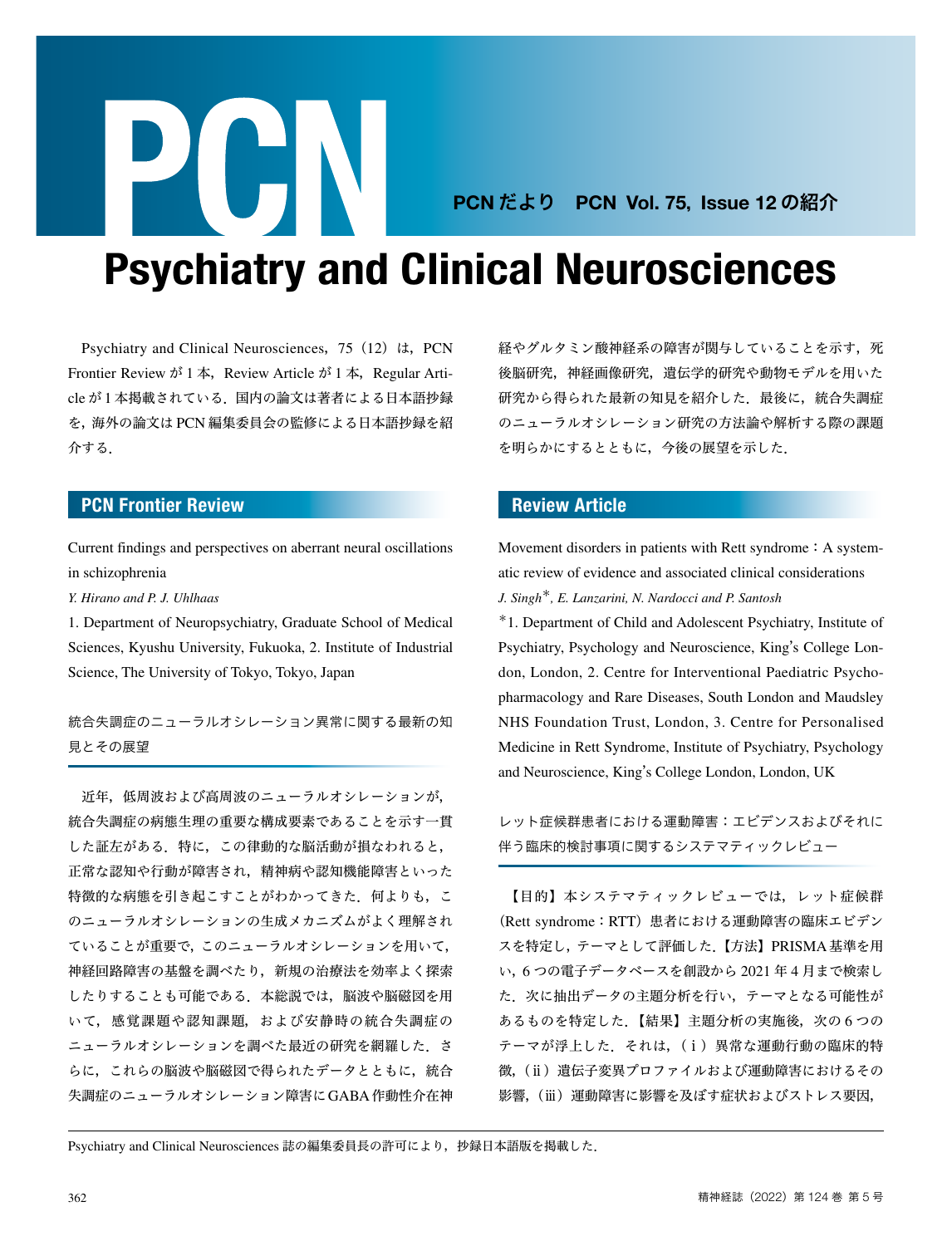

Figure 3 Gamma oscillations in healthy controls and schizophrenia. Schematic summaries considered to be the underlying neuronal basis of gamma oscillations in healthy controls  $(HC)$  (a) and schizophrenia (SZ)(b).(a) Precise interplay between GABAergic inhibitory interneuron(I) and glutamatergic excitatory neuron $(E)$  through recurrent inhibition produces precise synchronization in HC.(b) Alterations in GABAergic and glutamatergic (e.g., NMDA-R) dysfunction which lead to E/I—balance deficits and reduced dendritic spine density could underlie the disruption between task-related (upper right) and ongoing gamma-band activity (lower right) in SZ. Reproduced from Hirano et al., with permission.

(出典:同論文,p.361)

(ⅳ)根底にあると考えられる神経生物学的機構,(ⅴ)QOL と 運動障害,(vi)運動障害の治療である. 次に,運動障害全般の 管理に関する現行ガイドラインを検討し,RTT 治療推奨事項と なる可能性があるものを提示した.【結論】本研究では,RTT に おける細部および全体の運動機能の問題について,臨床的検討 および治療に関する豊富なデータセットが提示されている。運 動障害に関する遺伝子型と表現型の関係を詳細に理解すること は,家族に対する,より頑健な遺伝カウンセリングを可能にす るが, RTT の病勢進行監視の観点からは、医療専門家の助力に もなりうる.今回の統合結果から,運動障害の一部の側面を改 善するには,環境の質を高めることが有益であると考えられる ことも示された. 小脳,大脳基底核は,皮質-大脳基底核-視床-皮質ループの調節異常とともに,解剖学的標的である可能性が ある.運動障害の治療の再検討も,RTT 患者の運動障害の治療 および管理に関する推奨事項を提示する助力となった.

### Regular Article

Children with special health care needs and mothers' anxiety/ depression: Findings from the Tokyo Teen Cohort study

*N. Kaji*\**, S. Ando, A. Nishida, S. Yamasaki, H. Kuwabara, A. Kanehara, Y. Satomura, S. Jinde, Y. Kano, M. Hiraiwa*‒*Hasegawa, T. Igarashi and K. Kasai*

\*1. Department of Child Neuropsychiatry, Graduate School of Medicine, The University of Tokyo, Tokyo, 2. Office for Mental Health Support, Division of Counseling and Support, The University of Tokyo, Tokyo, Japan

特別な医療ケアを必要とする子どもと母親の不安・抑うつ:東 京ティーンコホート研究からの知見

 【目的】特別な医療ケアを必要とする子どもたち(children with special health care needs: CSHCN) は、身体的,発達的, または感情的な違いにより,通常の発達をしている子どもたち よりも多くのケアを必要としている.CSHCN の介護者が経験 するさまざまな負担のなかでも,介護者の精神的負担について は、まだ十分に調査されていない. 本研究では、CSHCN をケ